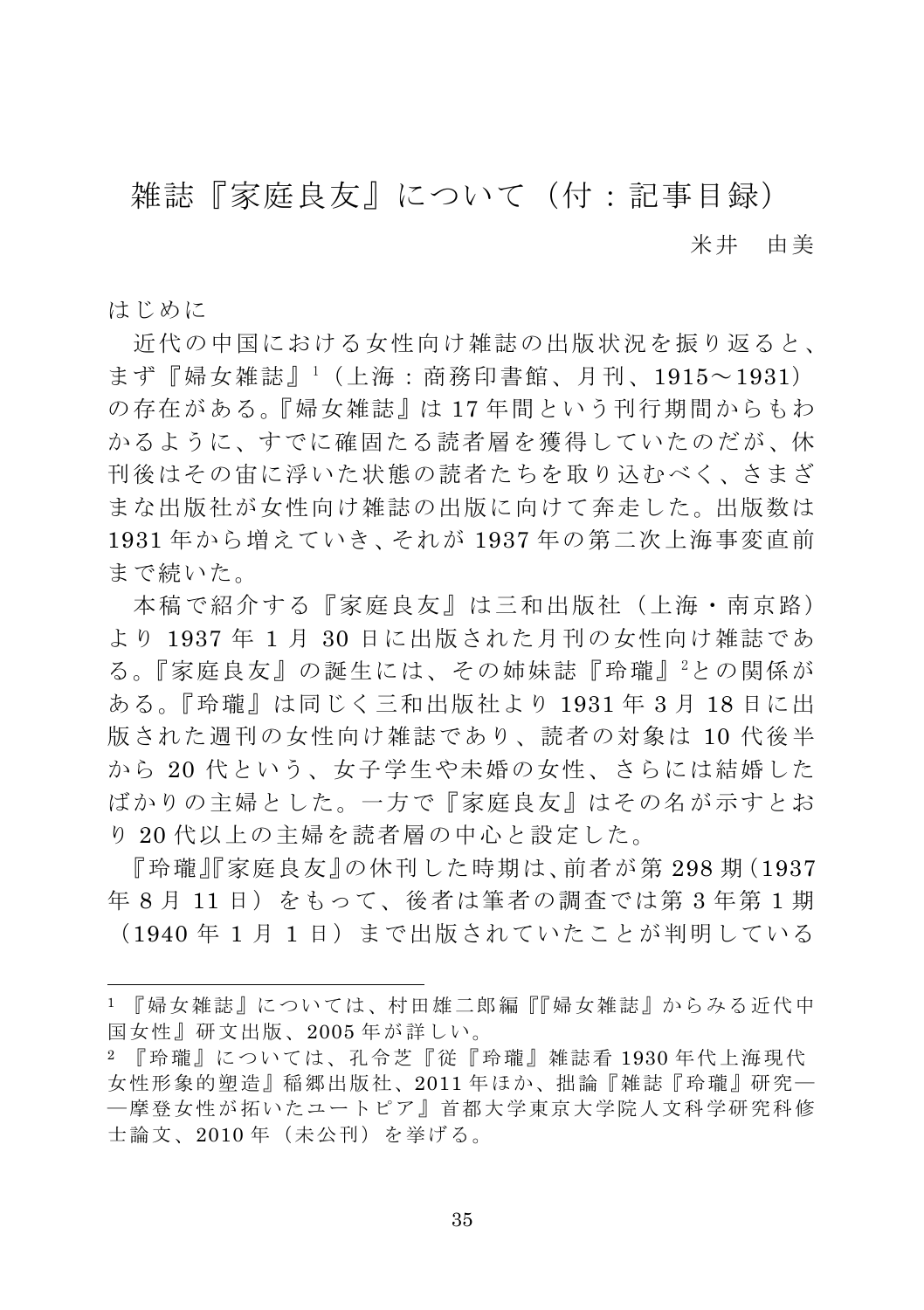が具体的な休刊時期は不明である。

『玲瓏』『家庭良友』の関係は実際のところ複雑であった。 当初から読者層が異なるにもかかわらず、時局の影響を受けた 三和出版社側の判断により、一時的に『玲瓏・家庭良友』と銘 うち、同じく三和出版社から出版されていた映画雑誌『雷声』 第8年第2期(1939年1月11日)上に現れた。だが『雷声』 第8年第18期 (1939年4月14日) において、『玲瓏』『家庭 良友』『電声』ぞれぞれの読者から内容不足を指摘する声を受 けたことにより、『玲瓏・家庭良友』は『雷声』から姿を消す ことが通知された。その経緯については『家庭良友』第2年第 4 期 (1939年4月15日)の冒頭「今後的「家庭良友」」でも 語られている。

では、『玲瓏』『家庭良友』の内容にはどのような違いが見ら れたのだろうか。『玲瓏』の内容はファッションや娯楽(おも に国産映画やハリウッド映画)など都会の女性が好むものを中 心に、また恋愛・結婚、家事や育児にも紙幅が割かれた一方、 周蓮君「男子的醜熊」(『玲瓏』第 1 巻第 14 期 516 頁、1931 年 6月17日)、王芰「怎樣駕馭男子」(『玲瓏』第1巻第29期 1059 頁、1931 年 9 月 30 日)、『男子的醜熊』(玲瓏叢書第 3 種) 3にもあるように男性を批判し女性優位を高らかに主張する記 事が並ぶという一面もあった。

『家庭良友』の内容はといえば、ファッションや娯楽に関す るものと比較すると、家庭(夫との関係)、家事や育児に関す る記事をより多く掲載した。「怎様才是摩登的家庭」(『家庭良 友』第2期11頁、1937年3月30日)、汪簡文「怎様組織健全 的家庭」(『家庭良友』第5期16頁、1937年6月30日)にも 見られるように、家庭を築くには夫婦で力を合わせる必要があ

<sup>3 『</sup>玲瓏』第5巻第13期 (1935年4月10日) 759 百に広告が見られ るが、出版年月は不明である。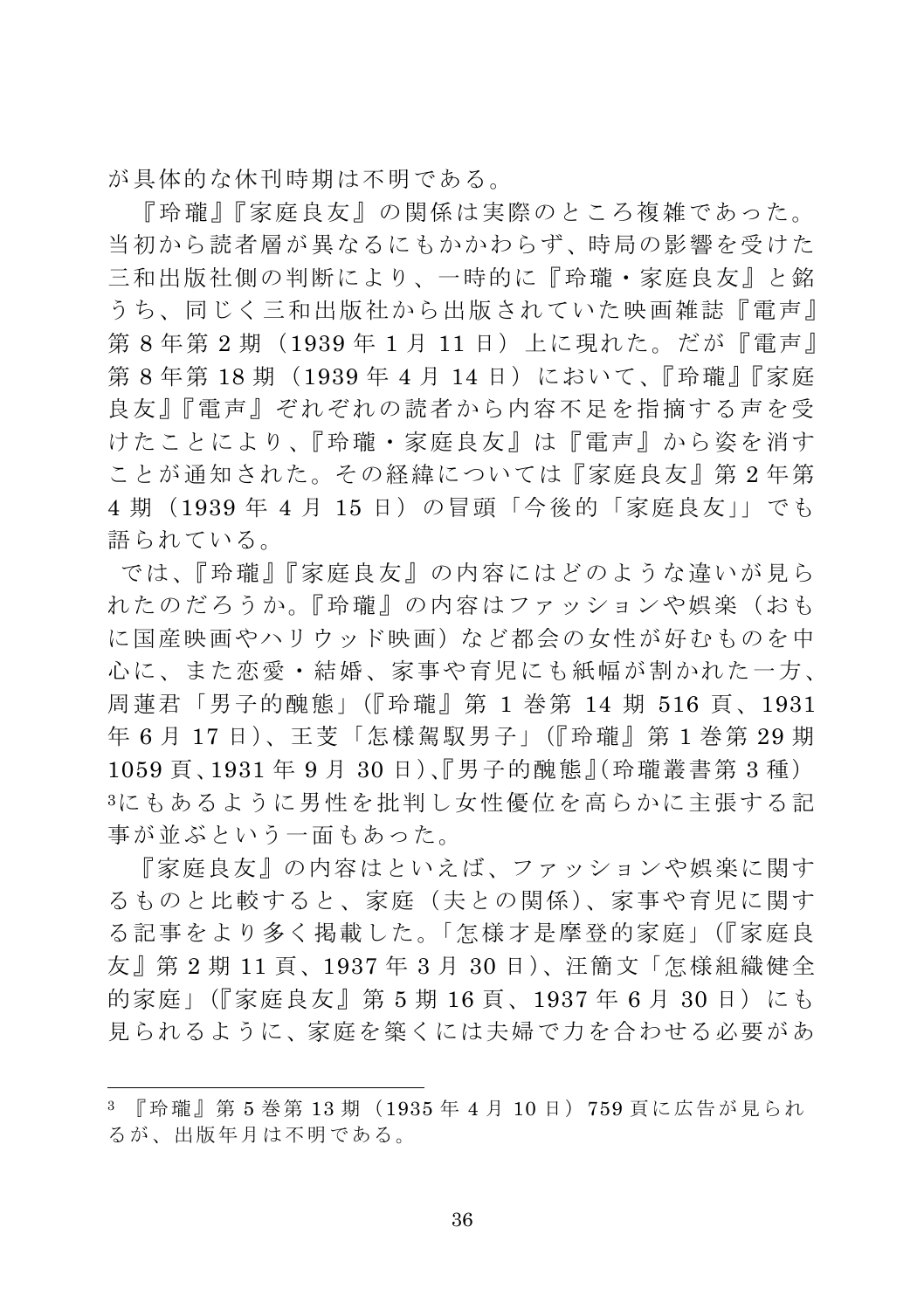ると説き、陳文慶「妳是一位十全十美的好妻子嗎」(『家庭良友』 第5期37頁、1937年6月30日)のように妻である読者に対 し自らを省みることを促す記事もある。

『玲瓏』において「男性は敵である」という主張がなされて いたのは、多くの読者が結婚前の女性であり、よき恋人、よき 夫を選ぶために男性を見る目を養うという目的もあったのだ が、『家庭良友』にいたっては読者層の中心が主婦であったた めにそのような主張は消え、夫とのよい関係を構築することを 奨励した。このような点から『家庭良友』出版の意義を確認で きる。

紙幅の都合上『家庭良友』については別稿で改めて論じるこ ととして、以下の百に『家庭良友』の記事目録を掲載した。筆 者が上海師範大学留学中(2013~2015)から収集し、現在に いたるまで、第1期~第6期、第2年第4期~第2年第5期、 第3年第1期(『玲瓏』第10年第1期も兼ねる)の計9冊分を 入手した。欠号分は今後も引き続き調査していく。

(麗澤大学外国語学部非常勤講師)

37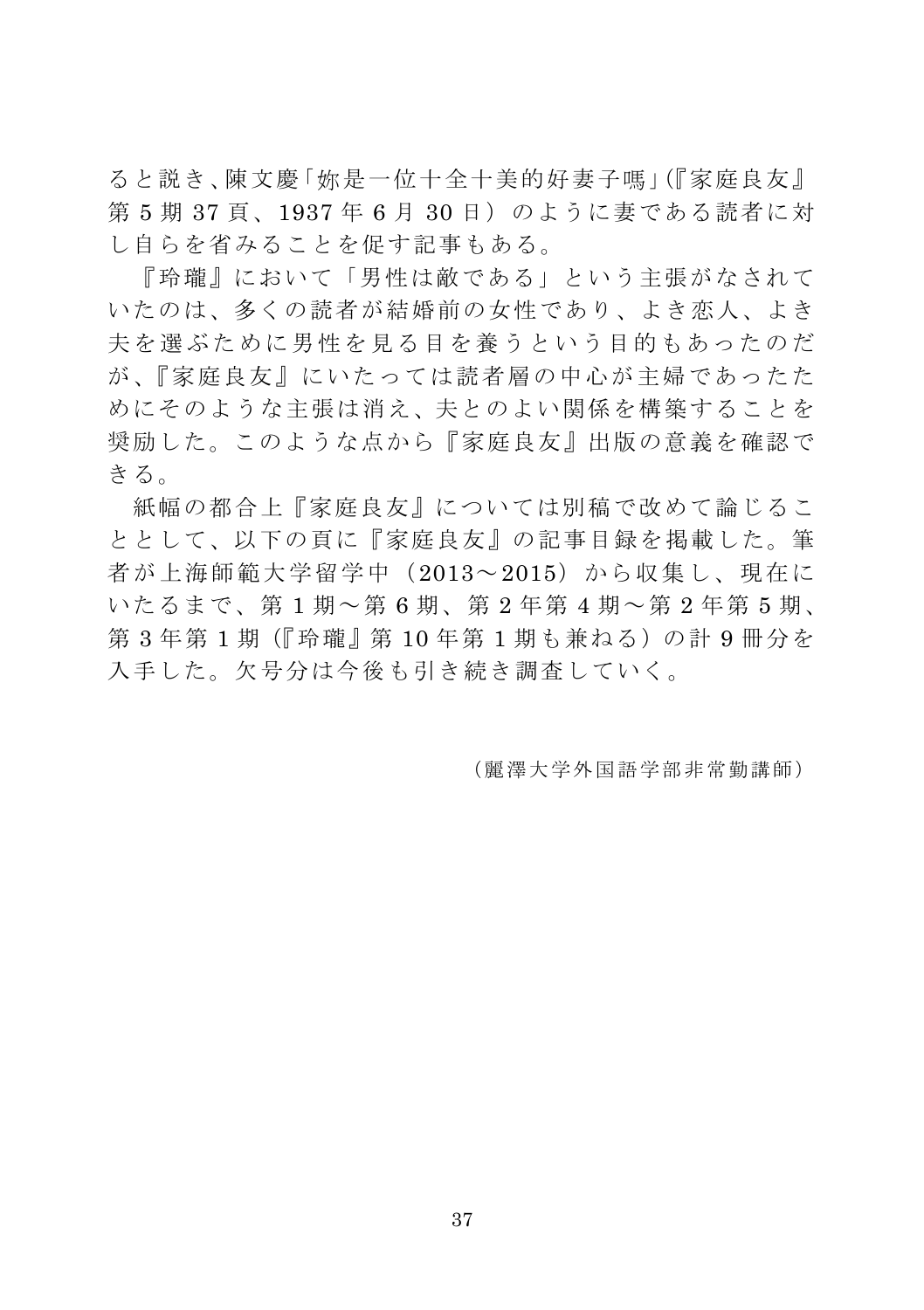#### 雑誌『家庭良友』記事目録

### (第 1 期 ~ 第 6 期、第 2 年第 4 期 ~ 第 5 期、第 3 年第 10 期)

1.文字については原文のままとし、不鮮明のものは■をもって 代用した。

2. ()に頁数を示した。第2年第4期の冒頭数頁が斜体となっ ているが、誌面に頁表記がないため作成者が便宜上加えたもの である。

#### 『家庭良友』 第 1期 1937年1月30日出版

| 創刊獻詞        | (3)   |
|-------------|-------|
| 米老鼠結婚(漫畫)   | (5)   |
| 拿破崙與約瑟芬     | (7)   |
| 一夫一妻在上海     | (11)  |
| 美滿家庭的條件     | (13)  |
| 給桃麗的一封信 佩零  | (14)  |
| 從養說到接吻及哺乳   |       |
|             | 煙影(7) |
| 張競生博士的家     |       |
| 彭兆良(20)     |       |
| 日本男女貞操統計    | (25)  |
| 不要打罵孩子      | 良(26) |
| 加拿大一胎五女的懲戒室 |       |
|             | (28)  |
| 羅斯福總統的生活    | (30)  |
|             |       |

| 吃燒豬與處女 | (32) |
|--------|------|
|--------|------|

家 庭 裏 怎 樣 澼 免 牛 活 枯 燥  $(34)$ 

相於雌威下的名十們 **柯洛(37)** 美國女大學生生活

文子(40)

家庭問題討論會 記者(45) 【大家庭與小家庭/我倆似 平感到壓倦了/添債購新衣/ 不要兒子,兒子又來/「不肖有

三,無後爲大」/病從口入】 怕老婆(漫書)  $(52)$ 閒話紅指甲  $(54)$ 帷闥之愛 珍玲女士(55) 重婚十次以上須受法律制裁

張大帝(60)

影星們怎樣求婚 絲(63) 怎樣是家庭有益的娛樂  $(69)$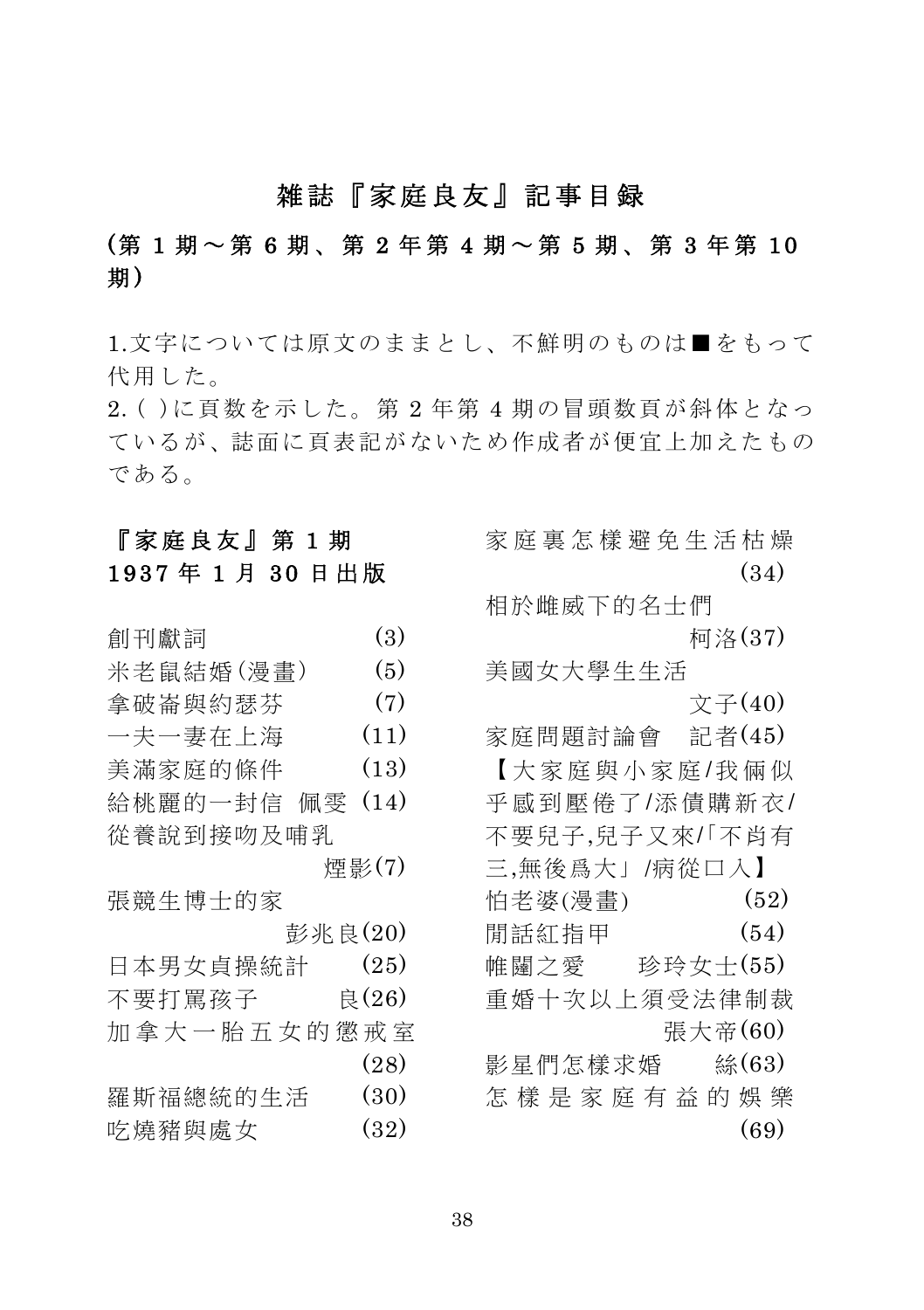| 一個美國女子在中國過年              |          | Г              |
|--------------------------|----------|----------------|
|                          | (70)     | 1 <sub>3</sub> |
| 打破世界紀錄的求婚次數              |          |                |
|                          | 寄病(72)   | 怕              |
| 衛生醫葯常識                   | (74)     | 怎              |
| 蒂莉情史(漫畫)                 | (79)     | 談              |
| 牛鼻子(漫畫)                  | (80)     |                |
| 一個模特兒的自白                 |          | 新              |
|                          | 絲絲■ (82) |                |
| 常識(五篇)                   | (87)     | 主              |
| 小工藝                      | (90)     | 上              |
| 維他命是什麼 道斯(92)            |          |                |
| 勸儉治家量入爲出                 | (94)     | 夫              |
| 寢室(家庭佈置之一)               | (96)     | 新              |
| 服裝/穿西裝                   | (98)     | 家              |
| 金魚                       | (99)     |                |
| 關於手套及其他                  | (103)    | 花              |
| 毛絨棉的選擇                   | (105)    |                |
| 風行巴黎的絨棉新花樣               |          | 德              |
|                          | (106)    | 練              |
| 間諜                       | (108)    | 離              |
| 付之一笑/笑話奇談                |          | 帷              |
|                          | 原子(113)  |                |
| 溫格勒疑案(偵探小說)              |          | 家              |
|                          | (114)    | ľ              |
| 世界的一月                    | 記者(120)  | 的              |
| 小玩意                      | (122)    | 校              |
| 永遠沒機會(歌譜) (130)          |          | 家              |
| 兩打鴛鴦(歌譜)                 | (131)    | 女              |
| San Francisco (歌譜) (134) |          | 金              |

# 家庭良友』第2期 937年3月30日出版

| 怕老婆(漫畫)    |                |          | (8)               |
|------------|----------------|----------|-------------------|
|            | 怎樣才是摩登的家庭 (11) |          |                   |
|            | 談大家庭制度與改良方法    |          |                   |
|            |                |          | 零 $(13)$          |
|            | 新舊家庭的比較及其使命    |          |                   |
|            |                |          | (16)              |
|            | 主婦在家庭裏的職務      |          | (17)              |
|            | 上海與鄉村食宿問題比較    |          |                   |
|            |                |          | $\frac{1}{2}(19)$ |
| 夫與妻        |                |          | (21)              |
|            | 新郎教育底實施方法 (24) |          |                   |
|            | 家庭在蘇聯的地位       |          | (30)              |
|            | 一個幸福的家庭 華友(32) |          |                   |
|            | 花與圖書在家庭中的地位    |          |                   |
|            |                | 亞夫(34)   |                   |
|            | 德國女子青年團底非常時訓   |          |                   |
| 練          |                |          | (36)              |
| 離婚原因的檢討    |                |          | (40)              |
| 帷闥之愛(續)    |                |          |                   |
|            |                | 珍玲女士(42) |                   |
|            | 家庭問題討論會 記者(48) |          |                   |
|            | 【如何避免父母與子女間    |          |                   |
|            | 的衝突/送未婚妻到新娘學   |          |                   |
|            | 校去/關於家庭節儉的兩事/  |          |                   |
|            | 家庭與主婦職業問題/母貼   |          |                   |
| 女兒, 妻貼娘家/】 |                |          |                   |
| 金髮女郎(漫畫)   |                |          | (55)              |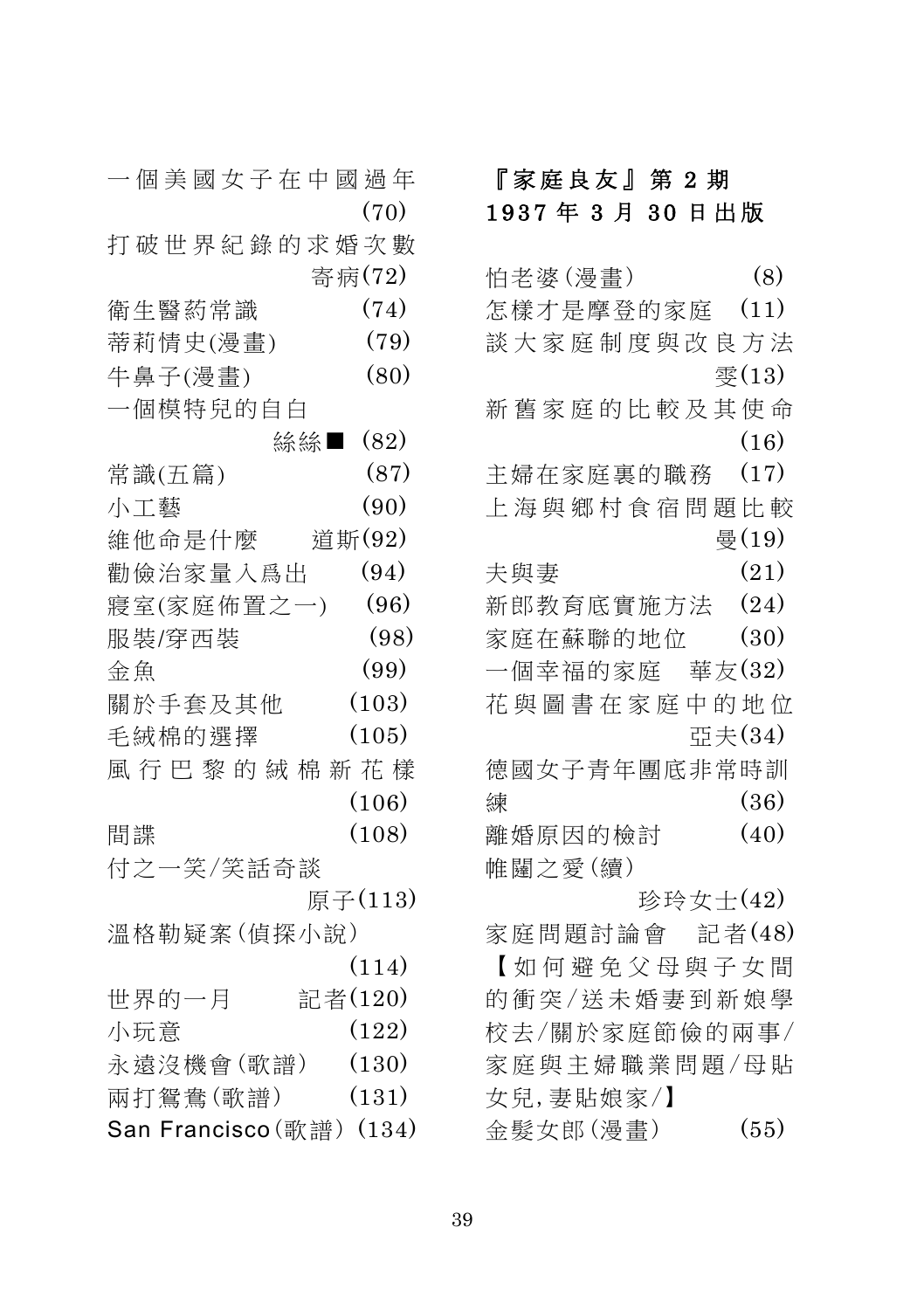| 一個美國人口中的我的中國   |        |
|----------------|--------|
| 萍譯(56)<br>太太   |        |
| 墨索里尼的夫人        | (58)   |
| 徵求主婦代理 惠娟譯(60) |        |
| 美國第一富婦人 羅羅(66) |        |
| 世界上最尊貴的小女兒(68) |        |
| 常識             | (70)   |
| 幾種食物的煮法        | (71)   |
| 指甲油製法          | (72)   |
| 選擇乳娘時應注意的幾點    |        |
|                | (73)   |
| 明礬與硼砂          | (74)   |
| 牛乳的鑑別法         | (75)   |
| 怎樣使用傭工         | (76)   |
| 春天應該種什麼花       | (77)   |
| 有益身心的蔬菜與水菓(79) |        |
| 交際場中的禮貌        | (80)   |
| 談家庭娛樂的問題       | (81)   |
| 燈光與家庭          | (83)   |
| 「涮羊肉」與「烤羊肉」在   |        |
| 西子(84)<br>北平   |        |
| 蒂莉小姐(漫畫)       | (87)   |
| 牛鼻子(漫畫)        | (88)   |
| 衛生醫药常識         | (90)   |
| 盲腸炎的唯一治法       | (91)   |
| 怎樣預防爛牙         | (93)   |
| 小兒感冒之預防與家庭間之   |        |
| 注意             | CC(94) |
| 健全之體格          | (96)   |
| 拯孤記(漫畫)        | (98)   |

| 兒童性的心理衛生                  |         |
|---------------------------|---------|
|                           | 乃瑝(101) |
| 對你自己的子女的愛與害               |         |
|                           | (105)   |
| 家庭與水的關係                   | (107)   |
| 窗帘                        | (109)   |
| 日本少女測驗標準丈夫                |         |
|                           | (111)   |
| 婆羅洲姙娠奇俗                   | (113)   |
| 出走(創作小說)                  | 木軍(115) |
| 賀新婚之妙聯                    | (119)   |
| 笑話奇談                      | (120)   |
| 家庭遊戲五彩畫                   | (121)   |
| A Fine Romance(歌譜)        |         |
|                           | (126)   |
| Did I Remember(歌譜)        |         |
|                           | (129)   |
| Rainbow<br>On The River(歌 |         |
| 譜)                        | (132)   |

#### 『家庭良友』第3期 1937年4月30日出版

家事勞作的合理化 敏浩節譯(14) 廢物利用的常識 (24) 「媽媽,小孩子是從那裏來 的」 你渾譯述(25) 家庭的規律化(治家新法)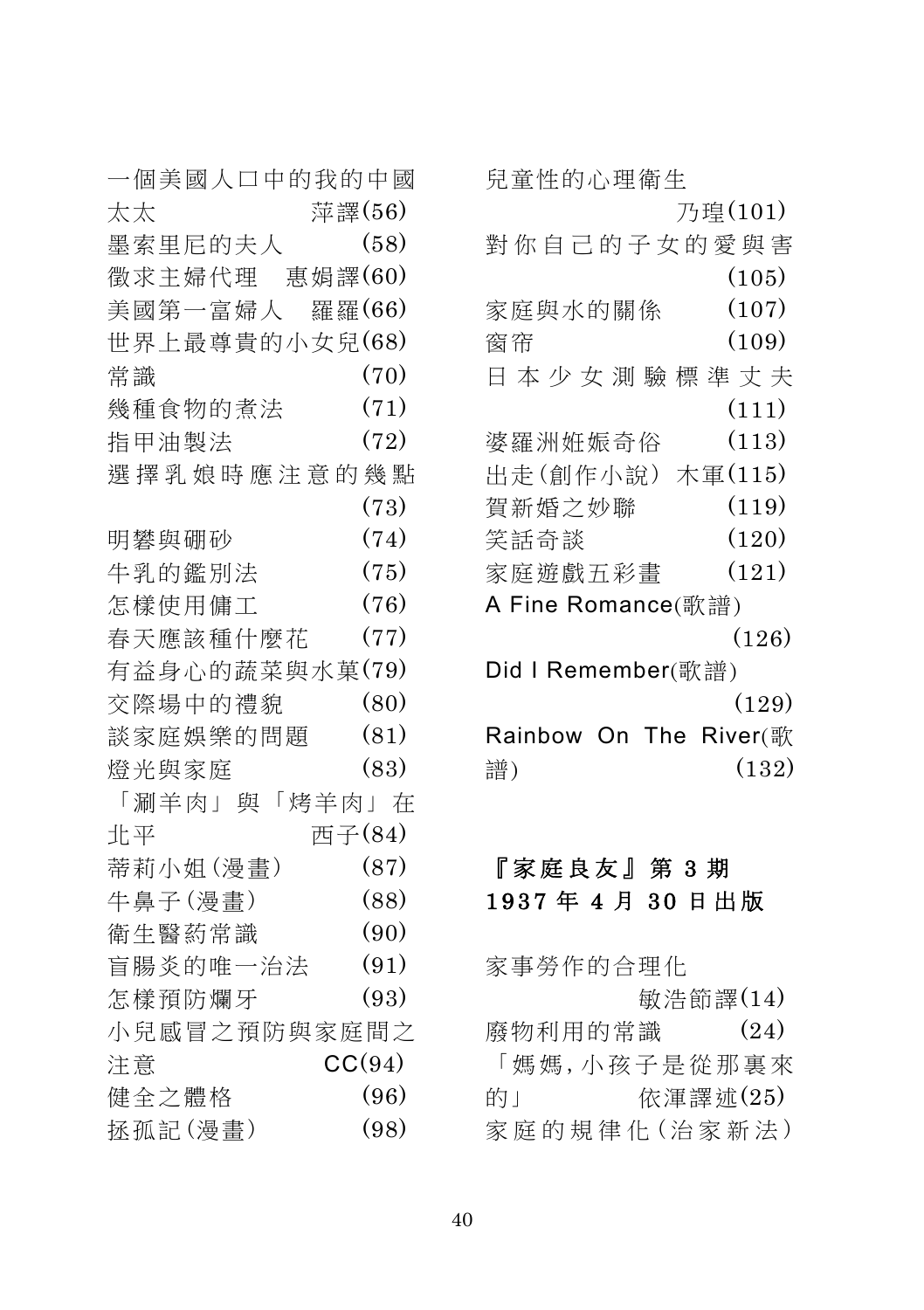敷粉是有益的嗎

千仞/振民(84)

世界珍聞  $(85)$ 趣聯掇拾  $(88)$ 未婚少男應該選擇怎樣的侶 伴 以仁(89) 間話標準美人 其生 $(92)$ 記者(94) 家庭問題討論會 【怎樣使家庭和睦/怎樣調 和婆媳間的爭論/主婦與兼

職/家庭教育的實施方針/怎 樣解放婢女/如何支配家庭 經濟】

家(創作小說) 陳経(100)

#### 『家庭良友』第4期 1937年5月30日出版

五月獻辭  $(14)$ 新家庭的組織·管理·支配 汗簡文(15) 蘇聯的婦女與兒童 方舟(18) 婦女怎樣抵抗強暴 陳文慶(23) [評論] 從舊家庭中掙扎出來

徐子衛(28) 中國婦女的地位

余爲義(28)

「鹽」你吃得太多嗎 方力(34)

怎樣使嬰兒愛好健身運動 惠秉節譯(37)

兆良(40) 御偶藝術 幾種輕便傢且的設計與製浩  $(46)$ 

 $(47)$ 白米與糙米

動物訓練的奇跡  $(48)$ 怎樣實施家庭教育

<u> 縫一葦(53</u>) [春之百]

春季旅行中的衛生常識 方若文(56)

春季旅行中的化粧

肇林(60)  $(62)$ 

春季的鞋子 介紹你幾種西洋風味的春 語仁(64) 季美點 天花與種痘  $(66)$ 家庭與打牌 黃之偉 $(72)$ 「雀牌應否廢止」(縣嘗徵文)  $(73)$ 家用器物的清潔·修理·保 藏  $(74)$ 給身體肥胖的人 朱賀生  $(78)$ 

德國婦女的「丈夫荒」 偉林  $(83)$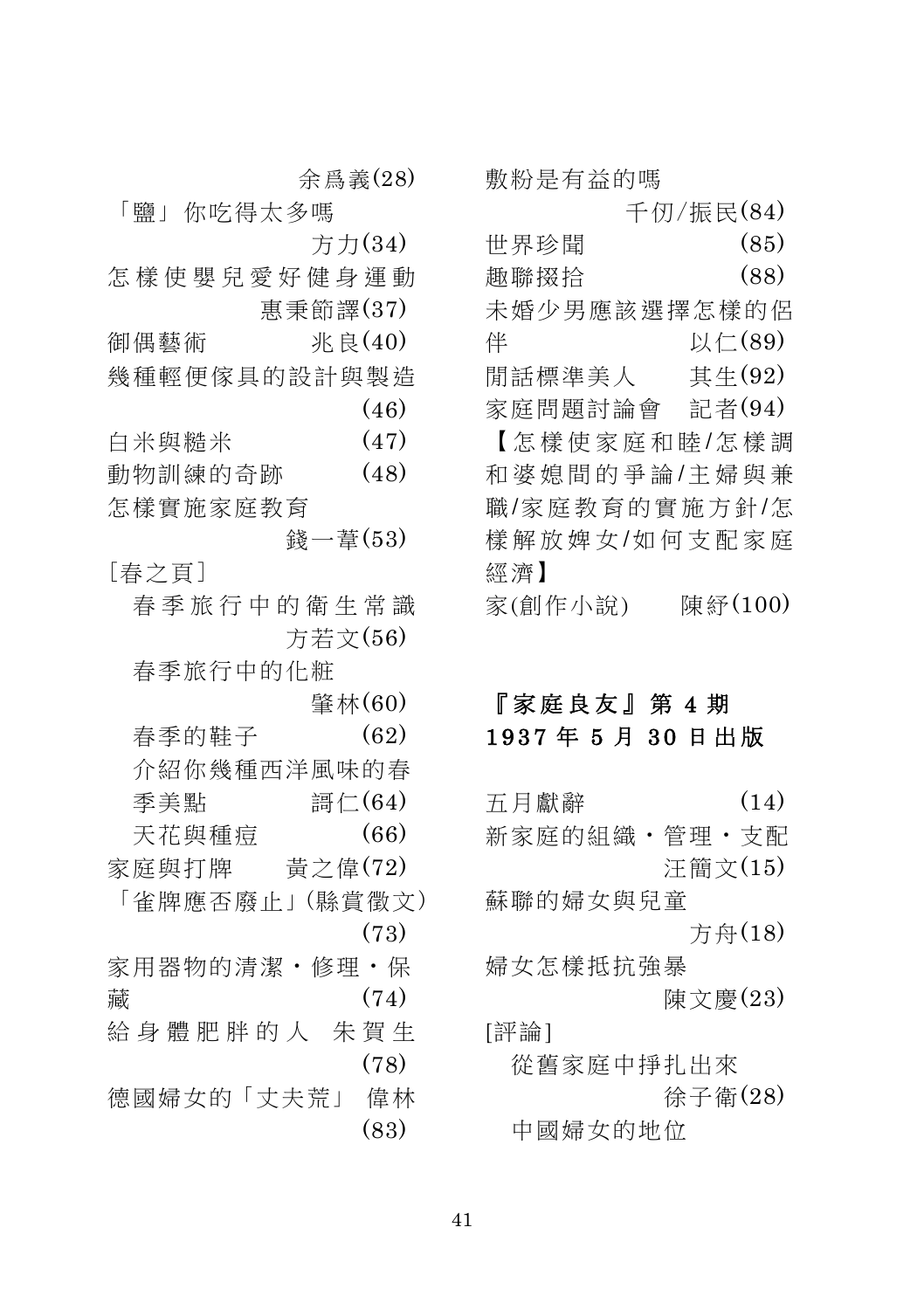方力 $(30)$ 

鄧平牛 · 天才兒童訪問記 黃寧民(31)

女性美的社會學

徐明譯(34) [初夏之頁]

初夏必需的家庭衛生

方若文(41)

幾種初夏的家常菜食

存吉 $(46)$ 

初夏之型  $(49)$ 南京的鹹鴨  $\overline{\mathcal{F}}$ 琳 $(50)$ [兒童]

兒童零食問題 澤仁 $(52)$ 蜜蜂的故事 陸一民(56) [男女]

一個未婚男子底話 (60) 婚嫁講義 米良(63) 中國舊時婚姻制度中的三條  $(68)$ 毒蛇 酒在家庭中 魏之凡(70) [裝飾・美容] 壁飾之話 依因(74) 新式室内屋角照明的設計 璍子(76)  $(78)$ 眼的藝術

家庭問題討論會 記者(81) 【怎樣保持家園整潔美觀/ 家庭儲蓄銀行/共食制與分 食制的利弊/怎樣避免夫婦 口鱼/父母怎樣勿干涉兒女 婚姻】 漫爛的愛的花 子修(86) 美國的打老婆法庭 (88) [常識] 幾種食鹽的新用涂 魏識(94) 你所要知道的家庭小常識 陸惠  $-(95)$ [趣味] 世界趣味  $(96)$ 家庭遊戲  $(98)$ 笑不笑由你 原子(100) 歧愛(一)(短篇小說) (101)

#### 『家庭良友』第5期 1937年6月30日出版

六月 编者(4)

[評論]

職業與家庭 徐明(5) 要養成清潔整齊的習慣 瞿无同(7)

體育與家庭勞動 敏浩(8) 怎樣組織健全的家庭

汪簡文(16)

[百元徵文]

「怎樣支配我的家庭」 (24) [特載]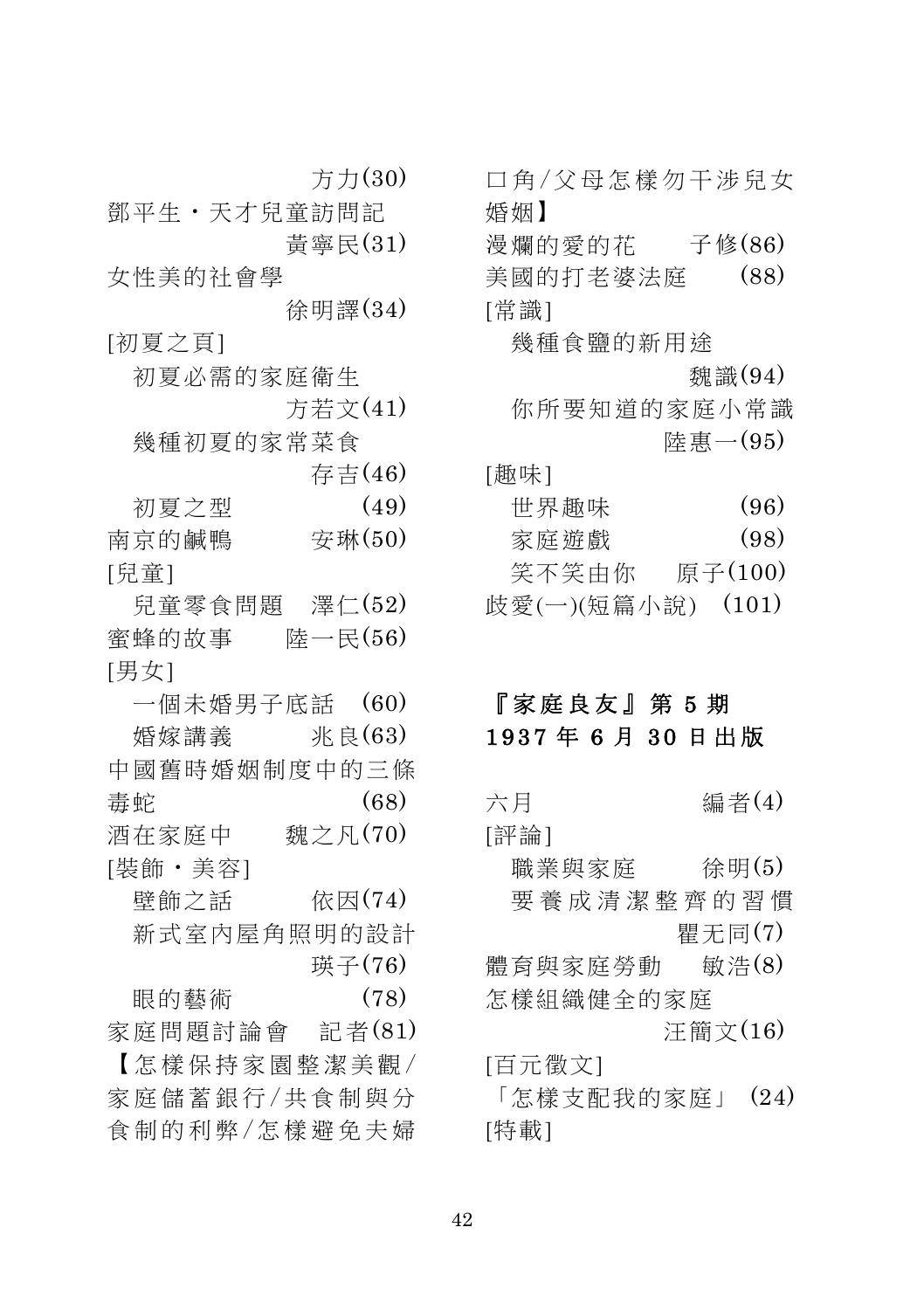怎樣裝飾你的可愛的家庭 (84) 媚力的夏令化粧 ƅű(88) 怎樣考察妳的美容成績  $(90)$ 一個「關於打牌」的意見 黃息因(92) [趣味] 間諜 女人的故事 (93) 世界之大 (99) 眼與腦的迷惑 (101) ȢǾm ́Ǭ(103) 淑妻行(短篇小說) 徐明 $(104)$ 小紅娘(電影歌譜) (112)

## 『家庭良友』第6期 1937年7月30日出版

七月之話 (4) [評論]  $\overline{a}$  存家庭的圈子裏 徐明(5) 應該從刑具的妝飾中解放 出來  $(8)$ 體育與家事勞動(續上期)  $\frac{25}{60}$  (10) 人體的故事<br>
鄭貞一(19)

- 孕娠十月間(母親讀本) - [裝飾・美容]  $(26)$ 

醫生眼光中的夫婦爭吵 羅惠平(32)

妳是一位十全十美的好妻子。 嗎 陳文慶 $(37)$ [男女]

婚嫁講義(二) 兆良(42) 求愛的男人怎樣克服女人 之求 $(47)$ 

[兒童]

一千個兒童心目中的父母  $\mp \geq -(50)$ 

你要注音你底孩子的生活 数育 余澤仁(55) [夏今中的衣 · 食 · 住]

 $\overline{g}$  季的衣着 (59) 幾種經濟美味的夏今淨素 菜點 有吉(63) 夏今梅雨時節的家内整理 法 若文(66)

夏今内地家庭中的捲窗設 計 胡惠 $(72)$ 

茶在家庭中 魏之凡 $(73)$ 家庭問題討論會 記者(76)

【怎樣解決子女教育金/如 何對待未受教育的妻子/勿 干涉兒女婚姻】

折年來中國婦女服飾巡禮  $(\pm)$ 王鶴影(79)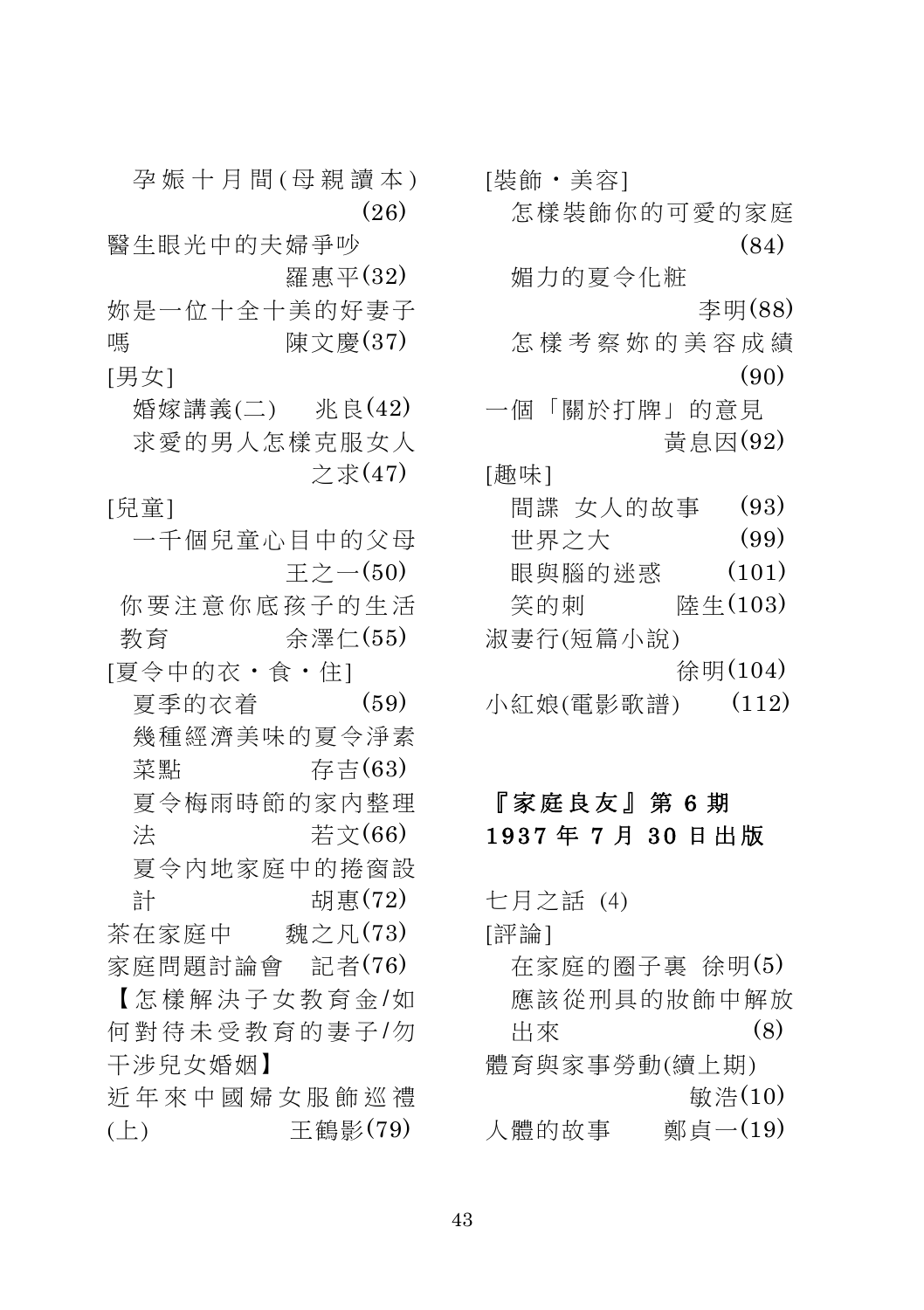[特載] 怎樣做孩子的母親(插圖 本母親讀本)  $(26)$ [夫婦講話] 夫婦愛情讀本 黄一因(37) [男女] 婚姻趣話 **米良(41)**  $(43)$ 妻子的魅力 婚嫁講義(三) 兆良(44) 愛的道路 米良(47) [夏天的家庭] 八種夏今飲料調製法(51) 無冰冷藏箱製浩法  $\frac{4}{36}$  林  $(56)$ 牛乳在夏天的家庭裏 存吉(60) 怎樣自製果醬 奇君(63)  $(64)$ 擱樓的神涌 折年來中國婦女服飾巡禮 干鶴影 $(66)$  $(F)$ 女人所最重視的  $(73)$ 家庭問題討論會 記者(76) 【密月旅行之利弊/丈夫诵 姦妻子該容忍或起訴/家庭 幸福該築在什麼基礎上/如 何僱用婢僕/節制人口與限 制結婚】 [裝飾・美容]

怎樣白製一幅美麗的檯布

家庭美容常識 紀德生(85) 燙髮的常識 高其棲(88) 未開化民族的家庭生活(生 活紀錄) 絮人(90) [常識] 現代家庭選購無線電話收 音機的常識  $\tilde{\pi}(94)$ 衣服的洗濯與去污(一) 潔身(96) [趣味・娯樂]  $(97)$ 信不信由你 眼力龃智力 雪(99) 家庭簡易幻術 張可臣(101) 秀兒(短篇小說) 錢−葦 $(105)$ 

 $(82)$ 

# 『家庭良友』第 2 年第 4 期

#### 1939年4月15日出版

[家庭講座]

今後的「家庭良友」 (2)

非常時期的快樂家庭  $(3)$ 

中國和英國的家庭  $(3)$ 簡單·汛速·健康的家庭婦 女健身運動  $(4)$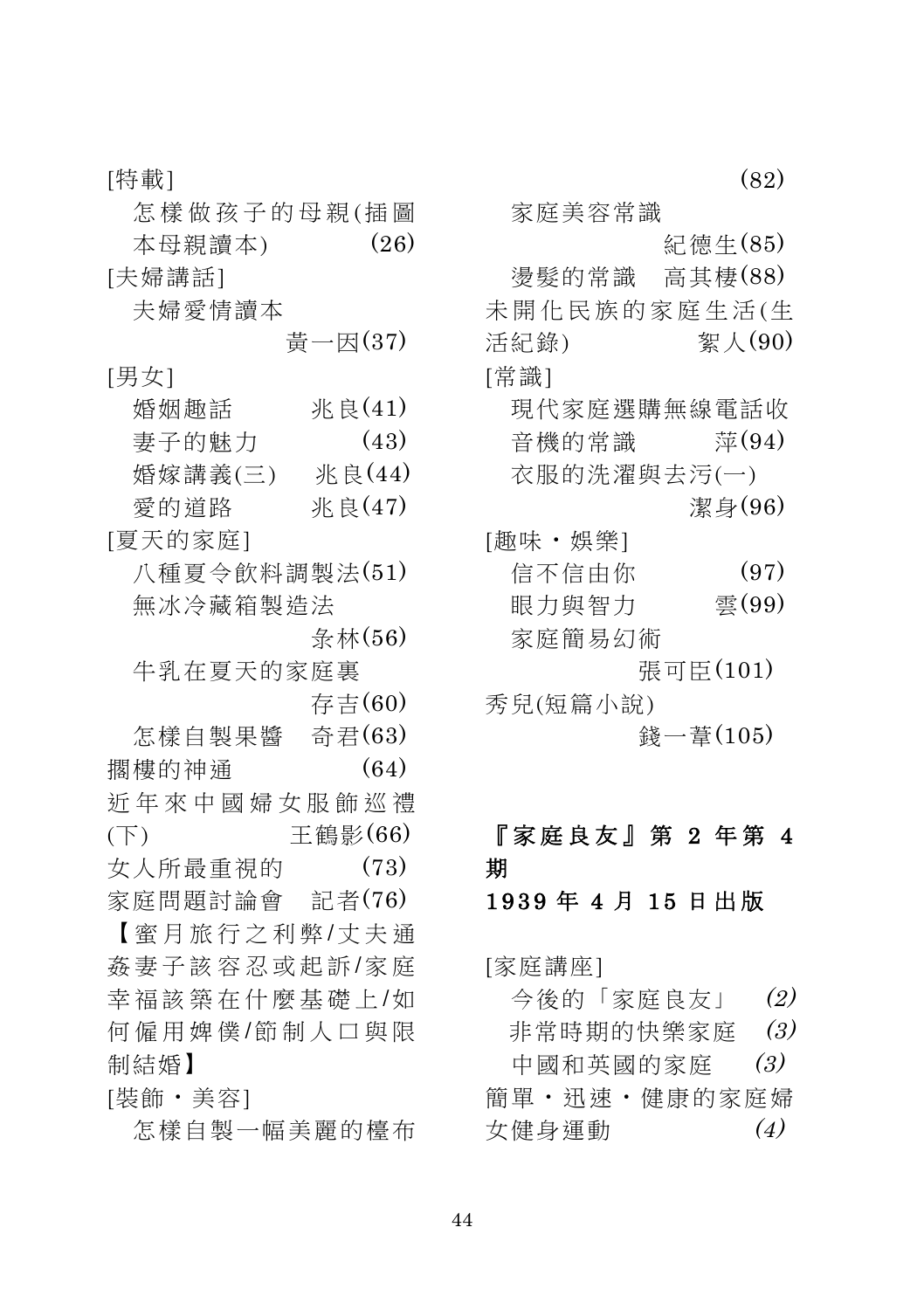|   | 九種失眠治療法        | (5)  |
|---|----------------|------|
|   | 科學的家計支配        | (6)  |
|   | 幾種家用器物的清洗與出新   |      |
|   |                | (6)  |
|   | 室内佈置與裝飾        | (7)  |
|   | 夫妻相見不相識        | (8)  |
|   | 雨果的家計          | (10) |
|   | 別開生面的夫妻間的奇怪約   |      |
| 法 |                | (10) |
|   | 主婦們不可不知的家庭烹飪   |      |
|   | 常識             | (13) |
|   | 病後的食養          | (13) |
|   | 製衣的標準          | (13) |
|   | 飲食衛生實施         | (14) |
|   | 氣候轉暖中怎樣包藏衣服    |      |
|   |                | (14) |
|   | 非常時期下的衣飾住行(14) |      |
|   | [整容裝飾]         |      |
|   | 美容的程度          | (15) |
|   | 主婦須知的家庭美容常識    |      |
|   |                | (15) |
|   | 快樂的家庭生活        | (16) |
|   | 美滿婚姻的條件        | (16) |
|   | 兒童教育           | (17) |
|   | 兒童痧後的療養法       | (17) |
|   | 新國民兒童教育        | (18) |
|   | 怎樣實施適當的兒童的健康   |      |
|   | 標準             | (18) |
|   | [育兒常識]         |      |
|   | 要怎樣處理初生期的嬰兒    |      |

|              | (19)   |
|--------------|--------|
| 腎明的父母們不要把孩子  |        |
| 當作奴隸         | (19)   |
| 家庭信箱         | 編輯(20) |
| 【孕娠期的嘔吐與盜汗/用 |        |
| 行為來解釋懷疑/自修為什 |        |
| 麼不能成功/家庭中親戚間 |        |
| 的糾紛/怎樣對付吵鬧的孩 |        |
| 子】           |        |

# 『家庭良友』第 2 年第 5 期

# 1939年5月15日出版

[評論]

| 家庭中的新倫理觀念(28) |       |  |  |  |      |  |
|---------------|-------|--|--|--|------|--|
|               | 關於怕老婆 |  |  |  | (28) |  |
| 家庭經濟的統制       |       |  |  |  | (28) |  |
| [家事常識]        |       |  |  |  |      |  |
| 新型室内裝飾與佈置(29) |       |  |  |  |      |  |
| 家庭日用器物怎樣可以耐   |       |  |  |  |      |  |
| 久             |       |  |  |  | (29) |  |
| 體溫計的準確使用法(30) |       |  |  |  |      |  |
| 家庭主婦的一天生活(30) |       |  |  |  |      |  |
| 家庭中的窗子清拭法(30) |       |  |  |  |      |  |
| [夫婦戀愛]        |       |  |  |  |      |  |
| 實用有效的丈夫學      |       |  |  |  | (31) |  |
| 用數字來測量你是否理想   |       |  |  |  |      |  |
| 的妻子           |       |  |  |  | (31) |  |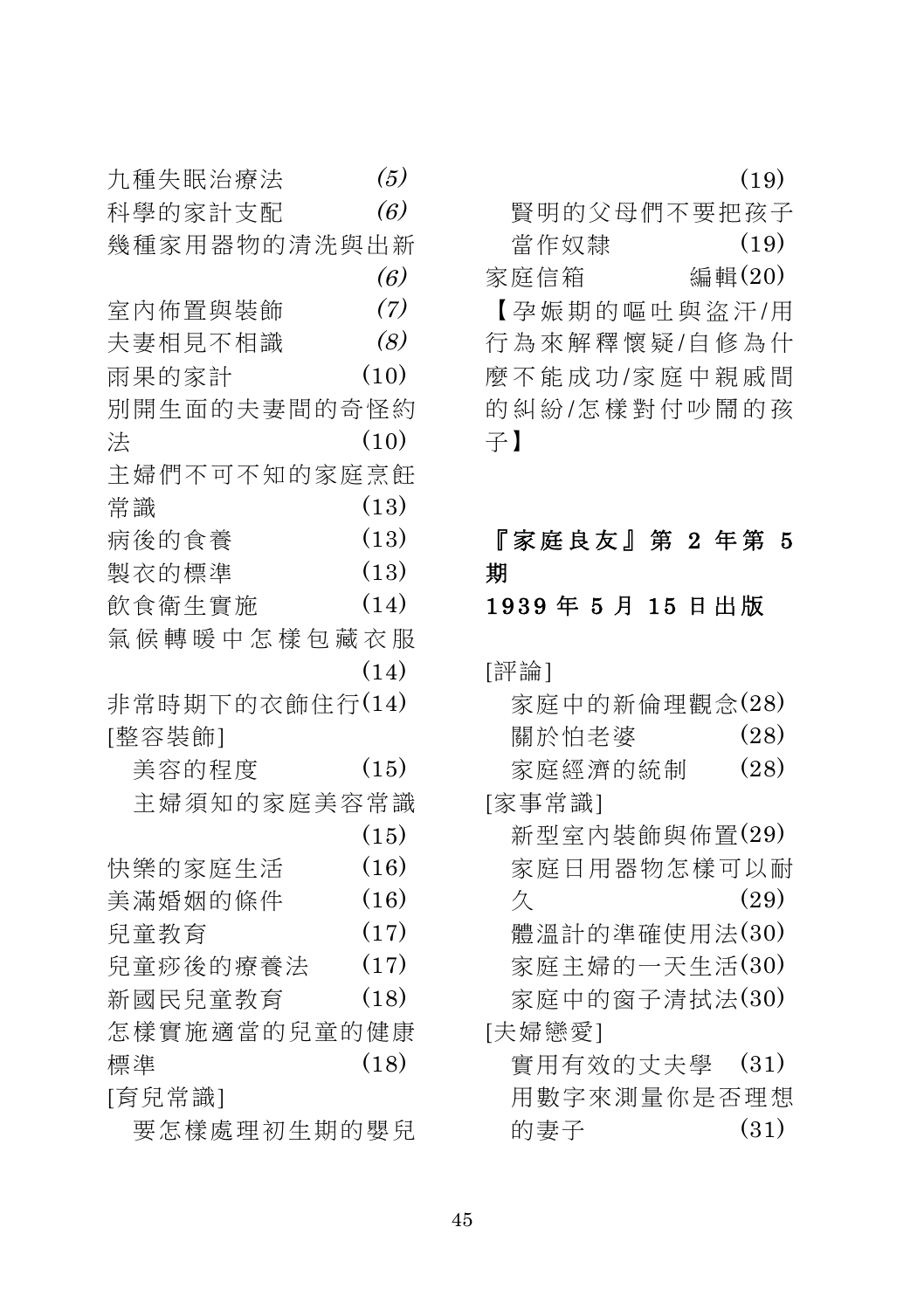| (32)        |
|-------------|
| (32)        |
|             |
| (33)        |
| (34)        |
|             |
| (35)        |
| (35)        |
| 解除胖子痛苦的家庭食物 |
| (36)        |
| 飲牛奶應該注意八點食養 |
| (36)        |
| 主婦們應當注意被褥的清 |
| (36)        |
| (36)        |
| 旅行人不可不知的輪船上 |
| (37)        |
| 一種味美易製的家庭經濟 |
| (37)        |
| 科學化・營養化的一日三 |
| (37)        |
| (37)        |
|             |
| (38)        |
| (38)        |
| (39)        |
| (39)        |
|             |
| 非常時期下的現代父母的 |
|             |

| 課程                | (40)   |
|-------------------|--------|
| 兒童在蘇聯             | (40)   |
| 幼年的教育足以影響終生       |        |
| 行爲                | (41)   |
| 新 家 庭 中 的 育 兒 三 要 |        |
|                   | (41)   |
| 母親們應該懂得保育兒童       |        |
| 的智識               | (41)   |
| 家庭信箱              | 編者(42) |
| 【夫妻分居兩地家計上的難      |        |
| 題/怕老婆之丈夫不難得到      |        |
| 真正的勝利/想方法改變妻      |        |
| 子的打牌惡習/怎樣對付孩      |        |
| 子的百日咳/丈夫與家事對      |        |
| 付哪一個好呢/身體衰弱的      |        |
| 人最好的營養食物】         |        |
|                   |        |

## 『家庭良友』第 3年第 1 期+『玲瓏』第10年第1 期 1940年1月1日出版

 $(3)$ 家庭的良友 物價飛漲家庭節約方案 蓓(7) 家庭與打牌 陵基(8) 從殺父逆倫案說到管教子女 芝秀(9)  $-\mathbb{I}(\pm 10)$ 家庭的娛樂